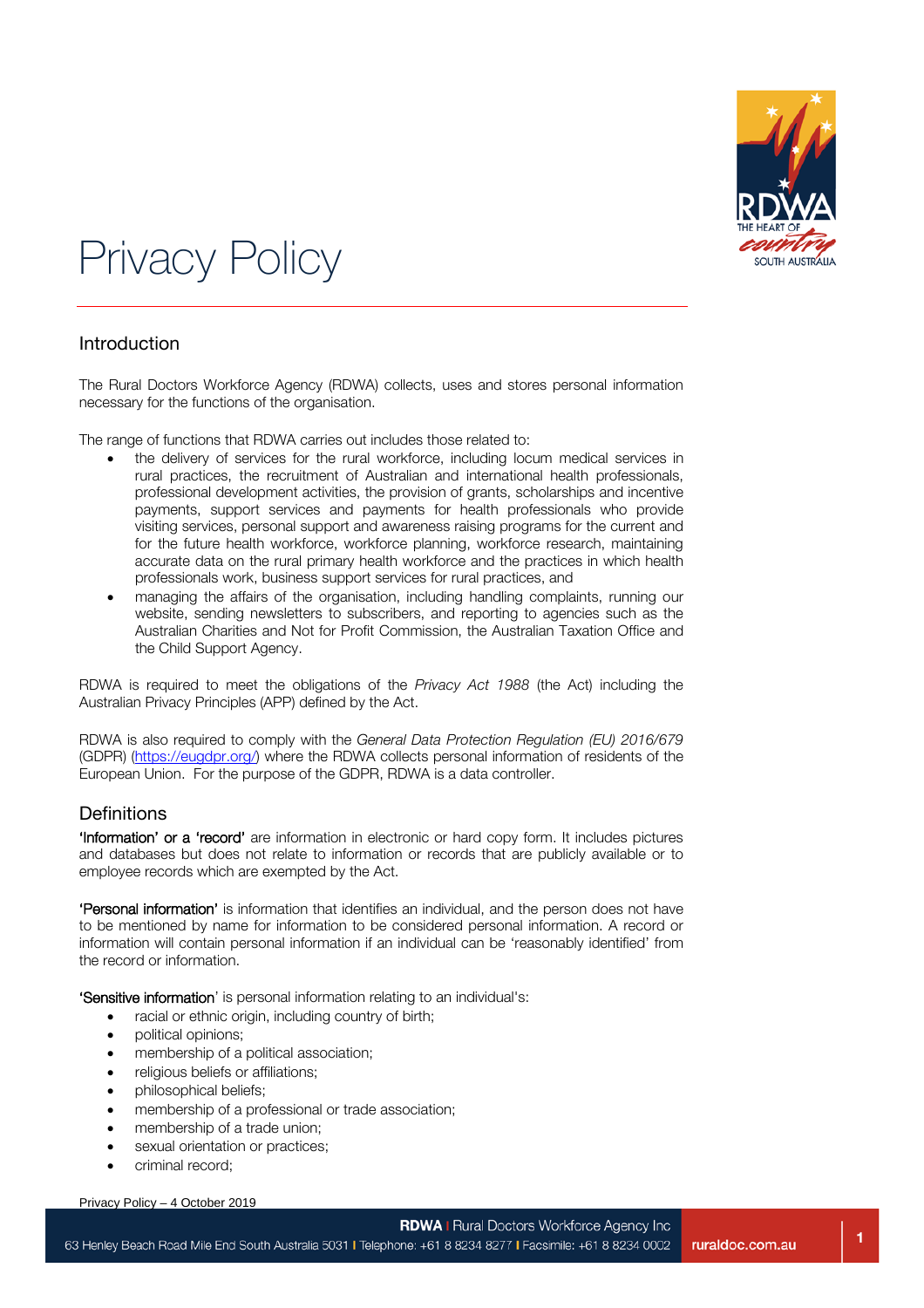

- child related employment screening reports;
- health;
- genetics; and
- biometrics.

For the GDPR, sensitive information is also be referred to as 'special category data' in this policy.

'Data controller' for the purposes of the GDPR is the natural or legal person, public authority, agency or other body which, alone or jointly with others, determines the purposes and means of the processing of personal information.

'Data processor' for the purposes of the GDPR means a natural or legal person, public authority, agency or other body which 'processes' personal data on behalf of a data controller, and in accordance with the data controller's instructions.

'Data subject' for the purposes of the GDPR is an individual who is physically located in the European Union at the time that their personal information is collected by RDWA. A person does not need to be a citizen of a European country in order to considered a data subject.

'Member State' for the purposes of the GDPR is any one of the member states of the European Union.

#### Policy Statement

RDWA is committed to:

- protecting an individual's right to privacy in relation to the collection, management, storage, use and disclosure of personal information; and
- ensuring the accuracy and security of any personal information it holds in relation to individual regardless of whether those individuals are staff, service users, contractors or visitors.

RDWA will only collect and retain personal information if it reasonably necessary for the services and activities of the organisation, where it is able to do so in a lawful way, and if it is required to do so by law.

It is necessary for RDWA to collect personal and sensitive information in physical records and electronic files. RDWA does this in a number of ways, including:

- directly from individuals through email, telephone and when the individual completes a form;
- from third parties such as government departments; and
- through marketing events.

RDWA will deal with unsolicited personal or sensitive information in accordance with the APP, which generally means that the information will be destroyed or de-identified where it is reasonable to do so.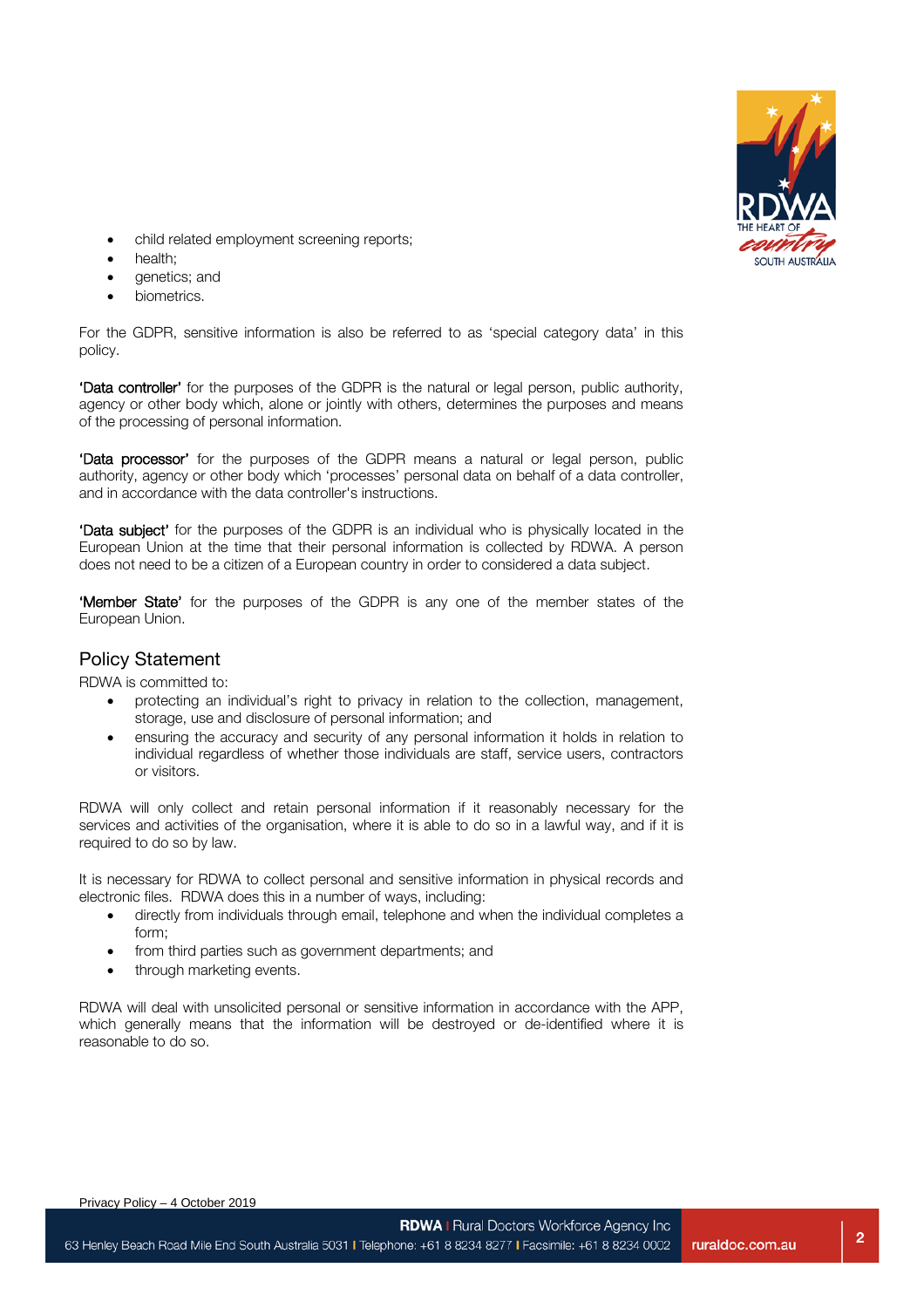

## Scope

This policy applies to the whole of RDWA. It is a general policy which deals with the broad privacy practices of the organisation and may be changed from time to time as information handling practices change. Users should check this policy on a regular basis. Each time the Policy is updated, the date of the change will be stated on the policy, so users will be able to determine if there have been changes since the policy was read previously.

## Collection of Personal and Sensitive Information

With the range of services provided by RDWA, there is a significant amount of personal information collected. Personal information collected by RDWA can include:

- Name, gender and date of birth
- Photographs
- **Emergency contact details**
- Email addresses
- Residential and postal addresses and telephone numbers
- Business, position and contact details
- Grant application forms and supporting documentation including residency status, health practitioner registration and employment details
- Information received as part of a recruitment process and supporting documentation including health practitioner registration details, residency status and passport and visa details;
- Application forms for government programs for which RDWA is a government delegate, and supporting information
- Government related identifiers such as tax file numbers.

A person has the right to refuse to provide personal information to RDWA, however that may affect RDWA's ability to meet its obligations to that person or to a third party such as a government agency.

RDWA will only seek and collect sensitive information if it is required to do so by law or if it has the consent of the individual and it is reasonably necessary to have this information for the RDWA to carry out the relevant function or activity.

# Notification of the Collection of Personal Information

Prior to or at the time that RDWA collects personal information, RDWA will take reasonable steps to notify the person of the purpose as to why RDWA needs to collect the information, contact details for RDWA and that the information has been collected.

# Use and Disclosure of Personal Information

#### Use of Personal Information

RDWA collects personal information on the lawful basis that it is necessary to perform its obligations to:

- individuals under a contract with that individual
	- performing a task for RDWA's legitimate interests, including
		- o communicating to users about the services or grants that are offered by RDWA;
			- o in general financial management of the organisation;
			- o to collate information for review of programs and services it provides to users; or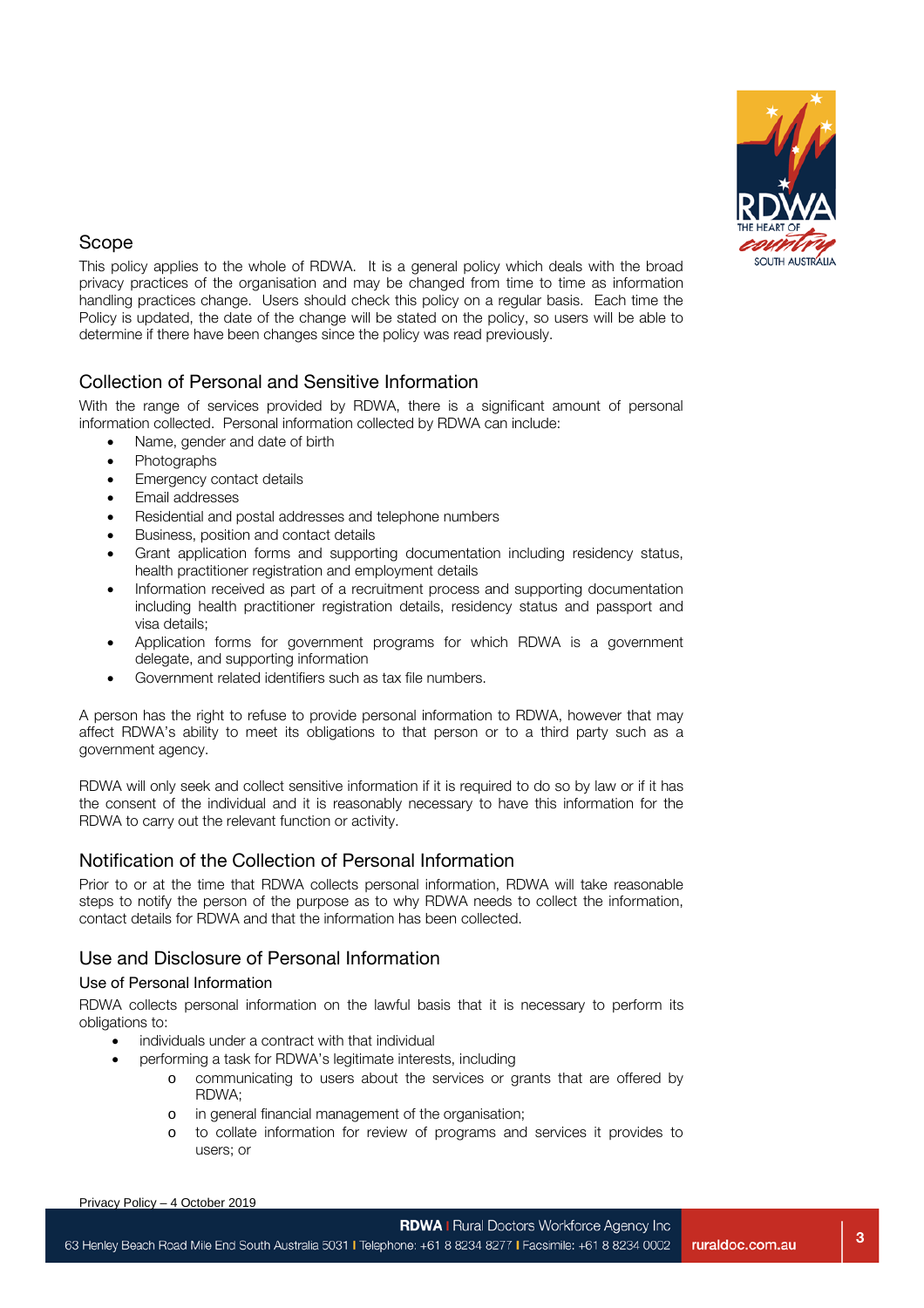

**4**

o to collate contact details for employees, service users, visitors and business stakeholders.

#### Disclosure of Personal Information

RDWA's primary reasons for disclosing personal information include:

- to identify an individual
- to provide RDWA services to an individual
- to communicate with an individual.

RDWA will take reasonable steps to ensure that personal information is not disclosed to a third party, except in permitted situations which might include where RDWA has the individual's consent, where it is necessary to provide the information to a third party who provides services to RDWA, or where disclosure is required by law or regulatory obligations such as the Australian Taxation Office.

Where RDWA does provide personal information to a third party within Australia, RDWA will take reasonable steps to ensure the third party is compliant with APP2.

Third parties outside of Australia to whom RDWA may disclose personal information include information technology service providers, including cloud service providers.

The Act permits use or disclosure of information without an individual's consent where it may be necessary to prevent a serious and imminent threat to any person's life, health or safety or a serious threat to public health or safety.

#### Use of Special Category Data

For the purposes of the GDPR, RDWA will only process special category data of data subjects where:

- a) the data subject has given explicit consent to the processing of those personal data for one or more specified purposes;
- b) processing is necessary for the purposes of carrying out the obligations and exercising specific rights of the controller or of the data subject in the field of employment and social security and social protection law in so far as it is authorised by European Union or Member State law or a collective agreement pursuant to Member State law providing for appropriate safeguards for the fundamental rights and the interests of the data subject;
- c) processing is necessary to protect the vital interests of the data subject or of another natural person where the data subject is physically or legally incapable of giving consent;
- d) processing is carried out in the course of its legitimate activities with appropriate safeguards by a foundation, association or any other not-for-profit body with a political, philosophical, religious or trade union aim and on condition that the processing relates solely to the members or to former members of the body or to persons who have regular contact with it in connection with its purposes and that the personal data are not disclosed outside that body without the consent of the data subjects;
- e) processing relates to personal data which are manifestly made public by the data subject;
- f) processing is necessary for the establishment, exercise or defence of legal claims or whenever courts are acting in their judicial capacity;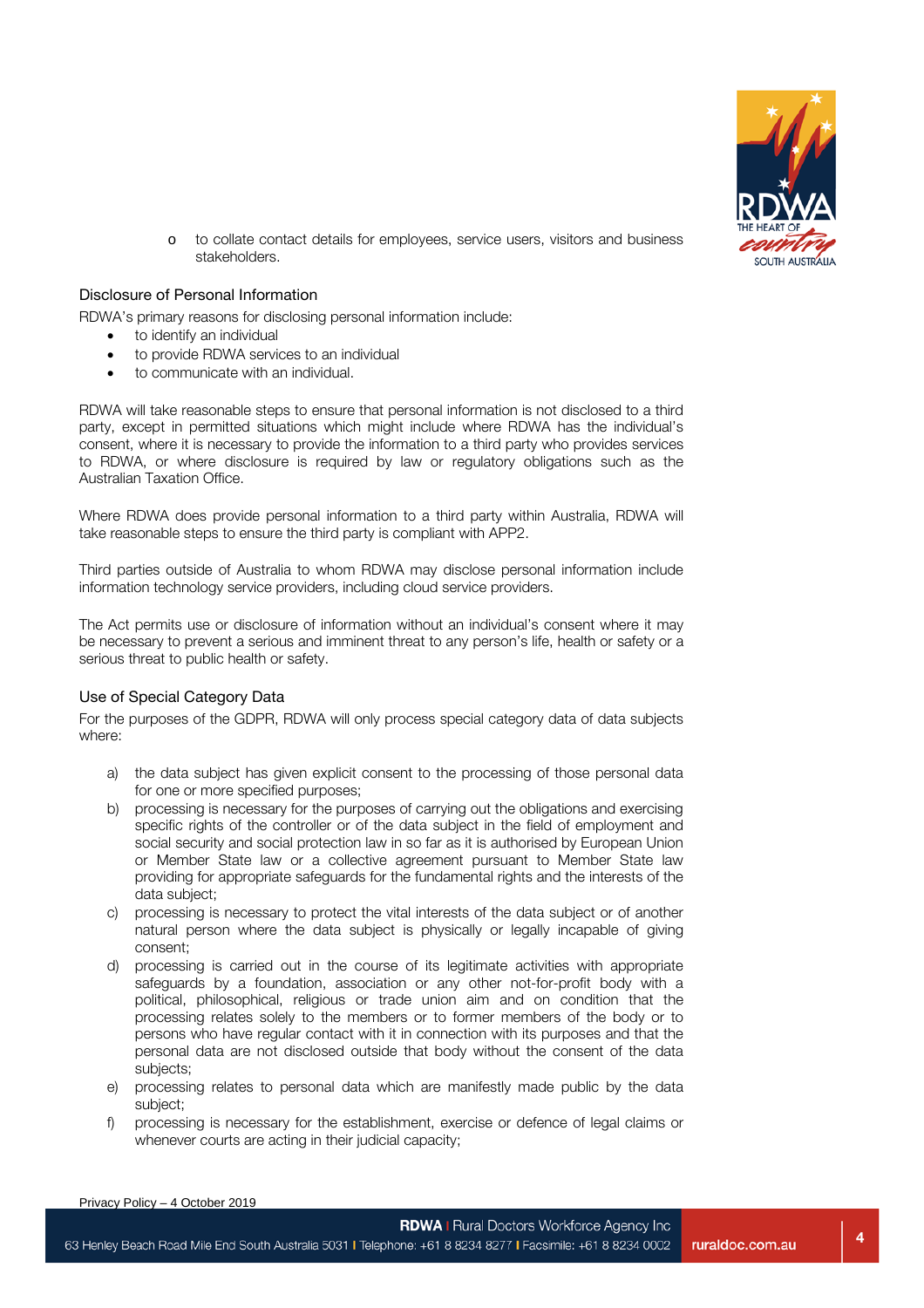

- g) processing is necessary for reasons of substantial public interest, on the basis of European Union or Member State law which shall be proportionate to the aim pursued, respect the essence of the right to data protection and provide for suitable and specific measures to safeguard the fundamental rights and the interests of the data subject;
- h) processing is necessary for the purposes of preventive or occupational medicine, for the assessment of the working capacity of the employee, medical diagnosis, the provision of health or social care or treatment or the management of health or social care systems and services on the basis of European Union or Member State law or pursuant to contract with a health professional and subject to the conditions and safeguards referred to in paragraph 3;
- i) processing is necessary for reasons of public interest in the area of public health, such as protecting against serious cross-border threats to health or ensuring high standards of quality and safety of health care and of medicinal products or medical devices, on the basis of European Union or Member State law which provides for suitable and specific measures to safeguard the rights and freedoms of the data subject, in particular professional secrecy;
- processing is necessary for archiving purposes in the public interest, scientific or historical research purposes or statistical purposes in accordance with Article 89(1) based on European Union or Member State law which shall be proportionate to the aim pursued, respect the essence of the right to data protection and provide for suitable and specific measures to safeguard the fundamental rights and the interests of the data subject.

#### Direct Marketing

RDWA does on occasion and where reasonable, use personal information in direct marketing. Direct marketing may occur by mail, email or telephone.

RDWA provides a simple and readily identifiable means for an individual to refuse to receive direct marking, and by which the individual may opt out from receiving marketing to which they had previously consented to receiving.

#### Cross -border Disclosure of Personal Information

The scope of RDWA's functions includes international activity related to recruitment of internationally qualified health professionals and/or health professionals located outside of Australia, and RDWA may transmit personal information in the conduct of these functions overseas. The countries in which such recipients are likely to be located include, but are not limited to, the United States, the United Kingdom, Ireland, India, Sri Lanka, Pakistan, Malaysia and Singapore.

If it is necessary to disclose personal information overseas, the actual consent of the individual will, wherever practicable, be sought before the information is disclosed.

If it is not reasonably practicable to obtain the consent of the individual concerned, RDWA will only transmit the personal information where it must do so according to a relevant law.

Where RDWA uses marketing and survey services provided by third parties offshore such as Google and Facebook, the disclosure of personal information will be for the purpose of marketing RDWA's services to users, and individuals will be provided a simple means of opting out of the marketing communications.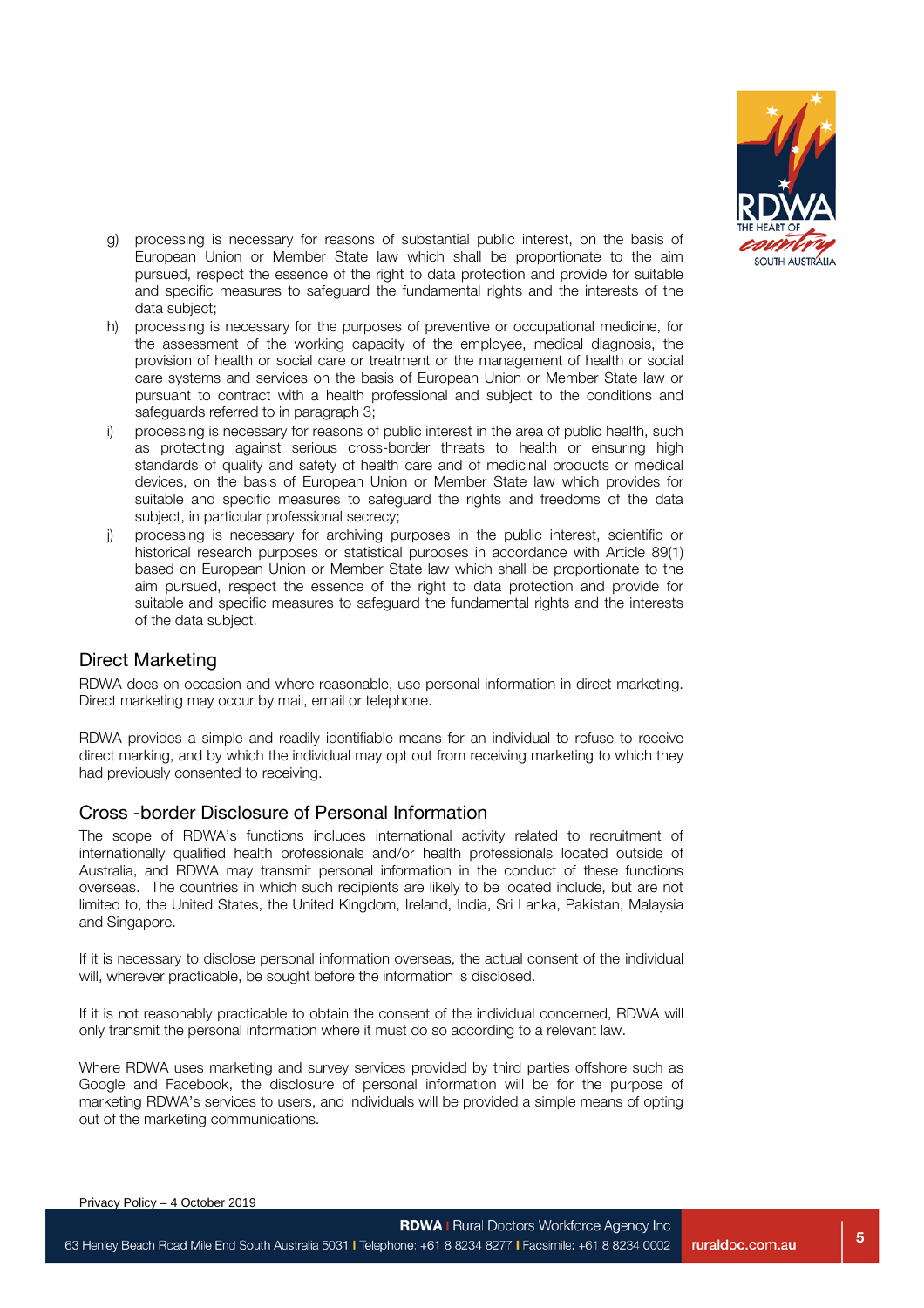

# Security of Personal Information

RDWA will take all reasonable steps to ensure the personal information it collects, uses or discloses is accurate, up to date, complete and relevant, and has regard for the purpose of the collection, use or disclosure.

RDWA expects that individuals providing personal information to RDWA ensure that the personal information they provide is relevant and accurate.

RDWA will take reasonable steps to protect personal information it holds from:

- misuse, interference and loss; and/or
- unauthorised access, modification or disclosure.

RDWA has in place computer software and hardware that provides electronic protection of and/or prevents access to personal information from unauthorised persons, particularly from those individuals who are external to RDWA.

Electronic protection includes mitigation strategies to prevent unauthorised access, prevent malware delivery and execution, limit the extent of cyber security incidents and ensure recovery of data and system availability:

- mandatory password protection on computers
- restricted administrative privileges to operating systems and applications including multi-factor authentication
- latest version operating systems
- Microsoft Office Macros are disabled and security settings cannot be changed by users
- Layer 7 Firewall rules and content filtering
- Antivirus software
- email threat protection software.

Generally, subject to an individual's right to erasure, personal information retained by RDWA will be stored for as long as RDWA requires it to carry out the purpose for which the data was collected, following which time it will be either destroyed or de-identified.

#### Access to Personal Information

RDWA will manage requests for access or correction by an individual of their personal information held by RDWA in accordance with this policy.

All requests must be made in writing and in appropriate form as defined by RDWA from time to time.

On receipt of an application and within a reasonable timeframe RDWA will take reasonable steps to inform the individual who made the request:

- what personal information RDWA holds in relation to that individual;
- why the personal information is held;
- how RDWA collects (or collected), holds (or held), uses (or used) and discloses (or disclosed) the personal information.

RDWA will confirm with the individual whether they wish to have access to the personal information in question, and RDWA will ordinarily give an individual access to their personal information unless an exception applies.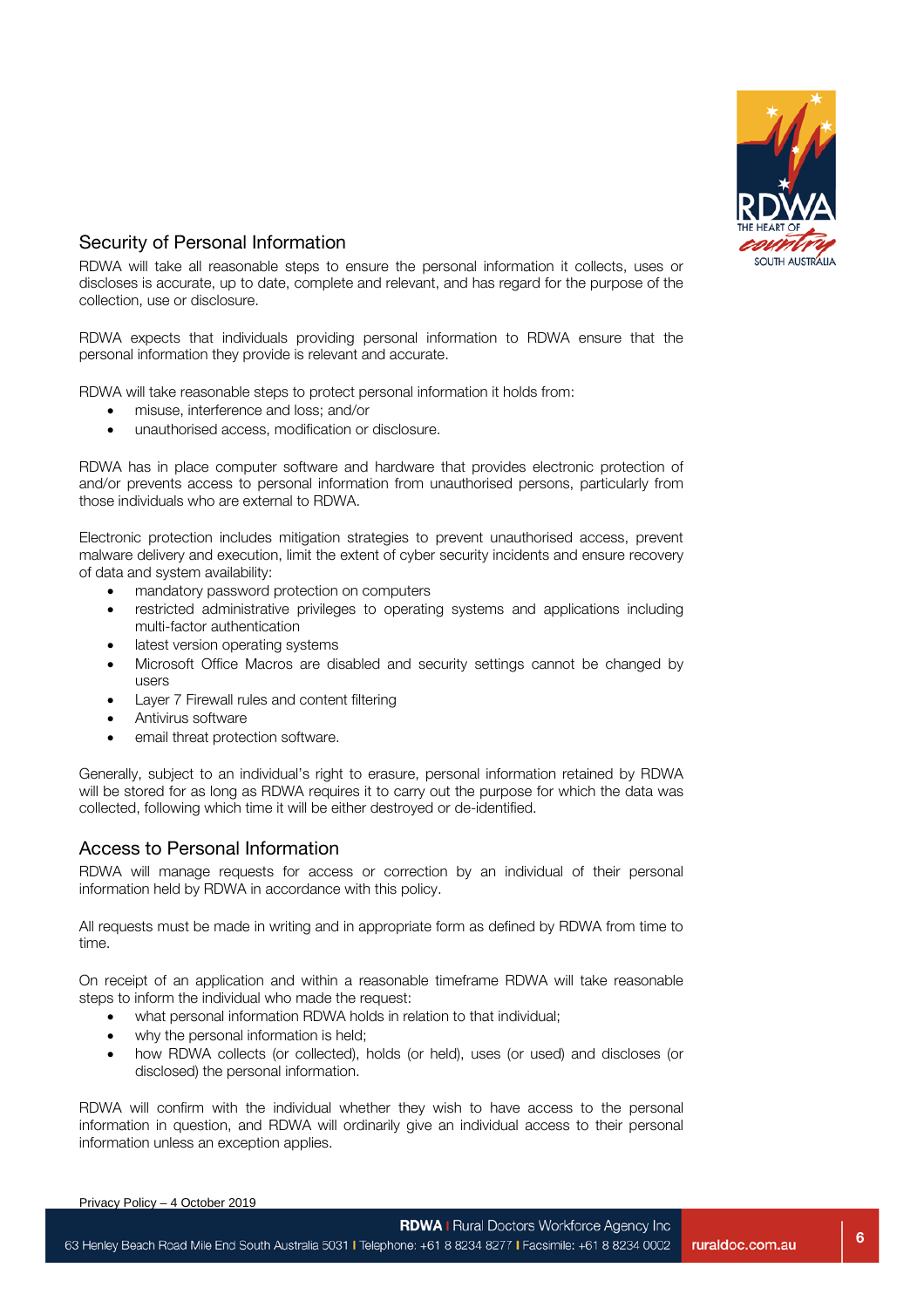

Exceptions include where:

- giving access would have an unreasonable impact on the privacy of other individuals;
- the request for access is frivolous or vexatious;
- the request is manifestly unfounded or excessive (taking into account whether the request is repetitive in nature); or
- the access would be unlawful.

RDWA will not charge for making an access or correction request.

If a request for access or correction is denied by RDWA it will, within a reasonable time period, provide the individual who made the request with a general, written explanation as to why the request was refused.

## Accuracy and Correction of Personal Information

RDWA will be obliged, without an individual's request for correction, to correct inaccurate, outof-date, incomplete, irrelevant or misleading personal information if RDWA is satisfied that, having regard to the purpose for which the personal information is held, the information is inaccurate, out-of-date, incomplete, irrelevant or misleading.

If this occurs, RDWA must take all reasonable steps to correct that information to ensure that, having regard to the purpose for which it is held, the information is accurate, up-to-date, complete, relevant and not misleading.

If an individual is of the view that their personal information requires correction, they should contact the Privacy Officer listed below.

# Data Breaches

In accordance with the National Data Breach (NDB) Scheme, in the event of a suspected data breach RDWA will:

- contain the breach and, if possible, take remedial action; and
- commence the assessment process to determine whether the data breach is likely to be an 'eligible data breach' for the purposes of the NDB Scheme.
- An 'eligible data breach' is where:
	- o there is unauthorised access to, unauthorised disclosure of, or loss of, personal information held by it;
	- o the access, disclosure or loss is likely to result in 'serious harm' to any of the individuals to whom the information relates. In this context, 'serious harm' refers to serious physical, psychological, emotional, financial or reputational harm to an individual or individuals; and
	- o RDWA has not been able to prevent the likely risk of serious harm with remedial action.

If RDWA reasonably believes that an 'eligible data breach' has occurred, it will:

- prepare a statement to the Office of the Australian Information Commissioner (OAIC) as soon as practicable (OAIC Statement);
- notify the individual to whom the information relates as soon as practicable after the statement has been prepared.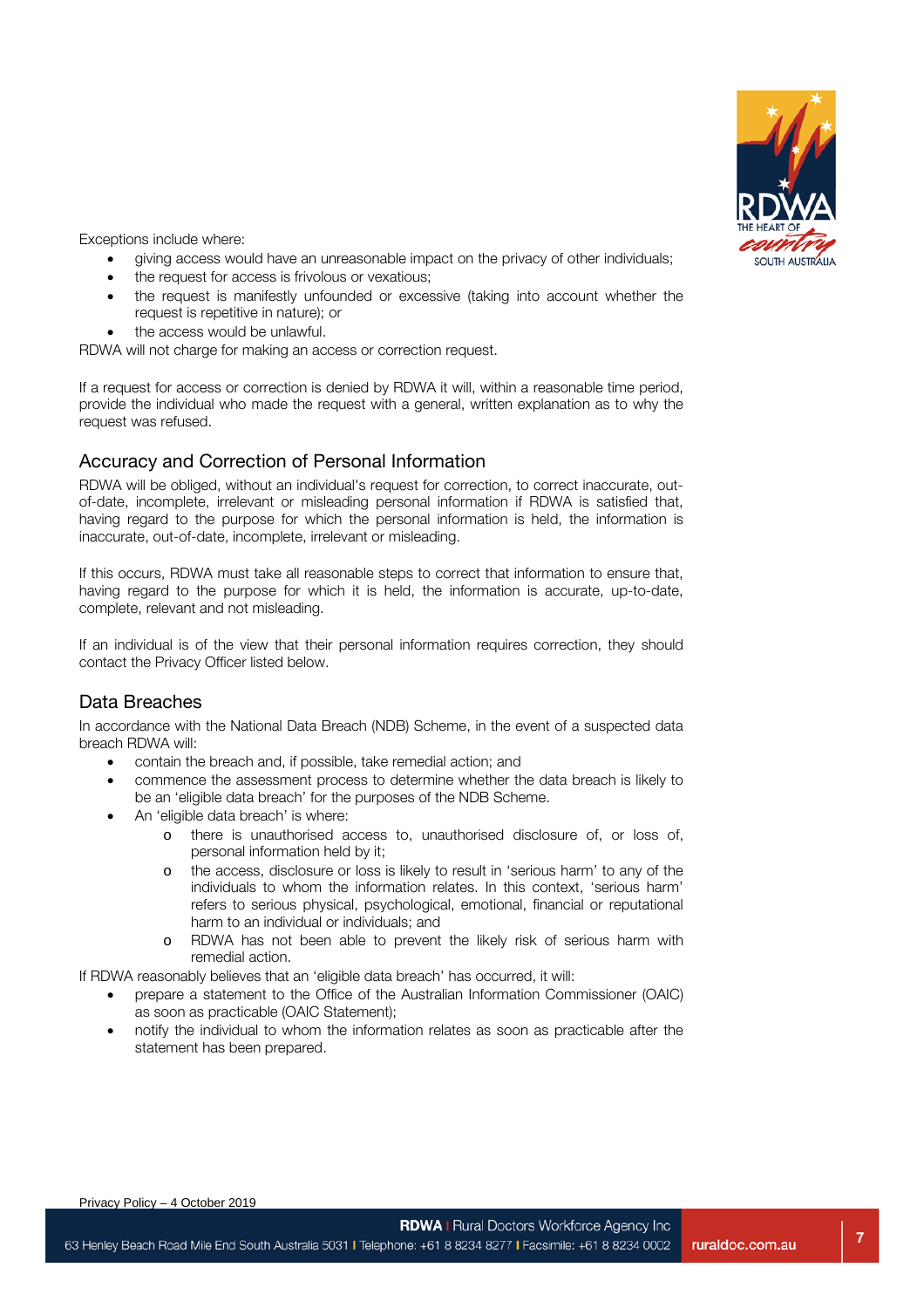

# Obligations under the GDPR

In accordance with the GDPR, RDWA will ensure that:

- on becoming aware of a data breach, it will:
- attempt to contain it and assess the potential adverse consequences for individuals involved; and
- if, after conducting an assessment, it considers that:
- there is a risk to an individual's rights and freedoms as a result of the personal data breach, it will report the breach to the relevant Supervisory Authority without undue delay and, where feasible, not later than 72 hours after becoming aware of the breach; and
- there is a high risk to an individual's rights and freedoms as a result of the personal data breach, it will report the breach to the relevant Supervisory Authority in accordance with the clause above and notify the individual affected without undue delay.

RDWA will keep a record of all personal data breaches, regardless of whether or not they need to be reported to the Supervisory Authority.

RDWA will not report a personal data breach in the event that, after conducting an assessment, RDWA considers that the risk of harm to an individual's rights and freedoms is unlikely.

A 'personal data breach' for the purposes of the GDPR includes, but is not limited to, whenever any personal data is lost, destroyed, corrupted or disclosed; if someone accesses the data or passes it on without proper authorisation; or if the data is made unavailable, for example, when it has been encrypted by ransomware, or accidentally lost or destroyed.

# Additional Rights of European Residents Under The GDPR

European Residents have a number of additional rights under the GDPR in addition to the protections afforded under the Act and the APPs, including:

- the right to receive personal data you have provided to RDWA in a structured, commonly used and machine-readable format, including the right to request that RDWA transmits this data directly to another data controller;
- the right to restrict the processing of your personal data in certain circumstances. This means that you can limit the way that RDWA uses your data (this right is an alternative to requesting the erasure of your data); and
- the right to require RDWA to erase your data in certain circumstances.

#### Contracts with Third Party Data Processors

In the event that RDWA engages a data processor to process the personal data of European Residents on RDWA's behalf, it will only do so if that data processor has provided RDWA with sufficient guarantees that it will implement appropriate technical, contractual and organisational measures that ensure compliance with the GDPR, and the protection of the personal information of European Residents.

To the extent that RDWA engages a third-party data processor, it will ensure that it enters into a written agreement with that data processor, which sets out, as a minimum, terms which require the processor to:

- only act on the written instructions of RDWA as the data controller;
- ensure that people processing the data are subject to a duty of confidence;
- take appropriate measures to ensure the security of processing;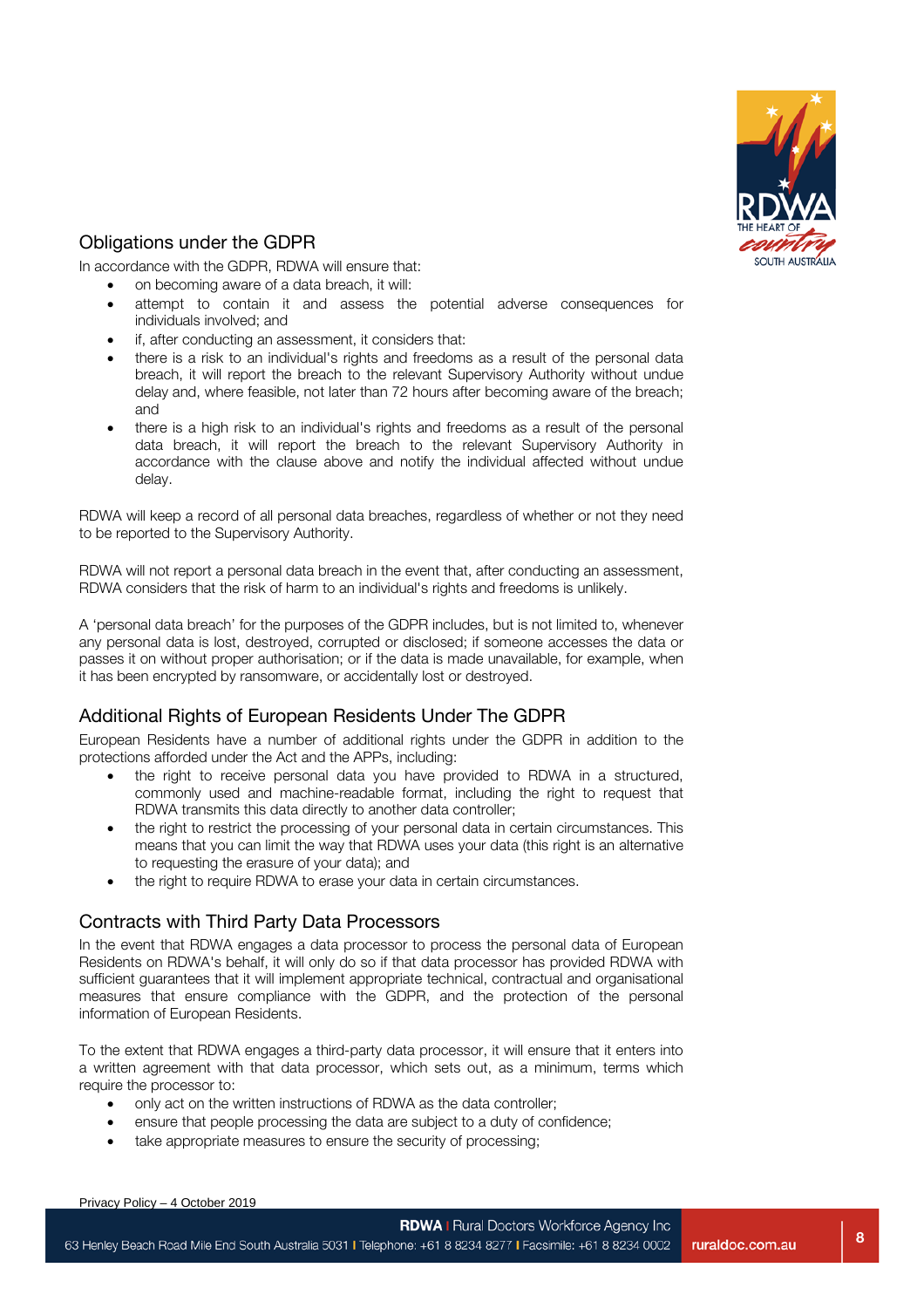

- only engage sub-processors with the prior consent of RDWA and under a written contract;
- assist the controller in providing subject access and allowing data subjects to exercise their rights under the GDPR;
- assist RDWA in meeting its GDPR obligations in relation to the security of processing, the notification of personal data breaches and data protection impact assessments;
- delete or return all personal data to RDWA as requested at the end of the contract; and
- submit to audits and inspections, provide RDWA with whatever information it needs to ensure that they are both meeting their Article 28 obligations, and tell RDWA immediately if it is asked to do something infringing the GDPR or other data protection law of the EU or a member state.

## Cookies

RDWA uses cookies on its website. Cookies are placed on your computer or mobile device when you visit a website to ensure website functionality, track usage patterns, personalise content and advertisements, analyse traffic and to enable social media features.

Essential cookies are those necessary for the website to function, and essential cookies do not generally collect personal information. Non-essential cookies may collect personal information.

The cookies used by RDWA may be set by RDWA itself, or by third parties. RDWA uses the following non-essential cookies (some of which are set by third parties), for the following identified purposes:

- Facebook
- Google (for ad retargeting)
- Google Analytics (reporting)

You have the right to decide whether to accept or block cookies; however if all cookies are blocked the functionality of our website may be impaired.

You can control your cookie preferences by adjusting your browser settings. Most browsers automatically accept cookies, therefore if you do not wish cookies to be used you may need to actively delete or block cookies.

To the extent that any cookies placed on RDWA's website by RDWA or a third party can uniquely identify a European Resident, the requirements of the GDPR will be adhered to.

In particular, RDWA will ensure that:

- consent is obtained prior to the setting of the cookies
- consent to the use of cookies can be provided by clear affirmative, positive action;
- rejecting the use of cookies will be an actual option in the sense that a European Resident can continue to access our website and its functions even if all but the essential cookies have been rejected
- a European Resident can withdraw their consent at any time by changing the relevant settings;
- a European Resident's consent is renewed every 12 months;
- it documents a European Resident's consent and stores it securely; and
- it deletes the personal information of a European Resident upon request.